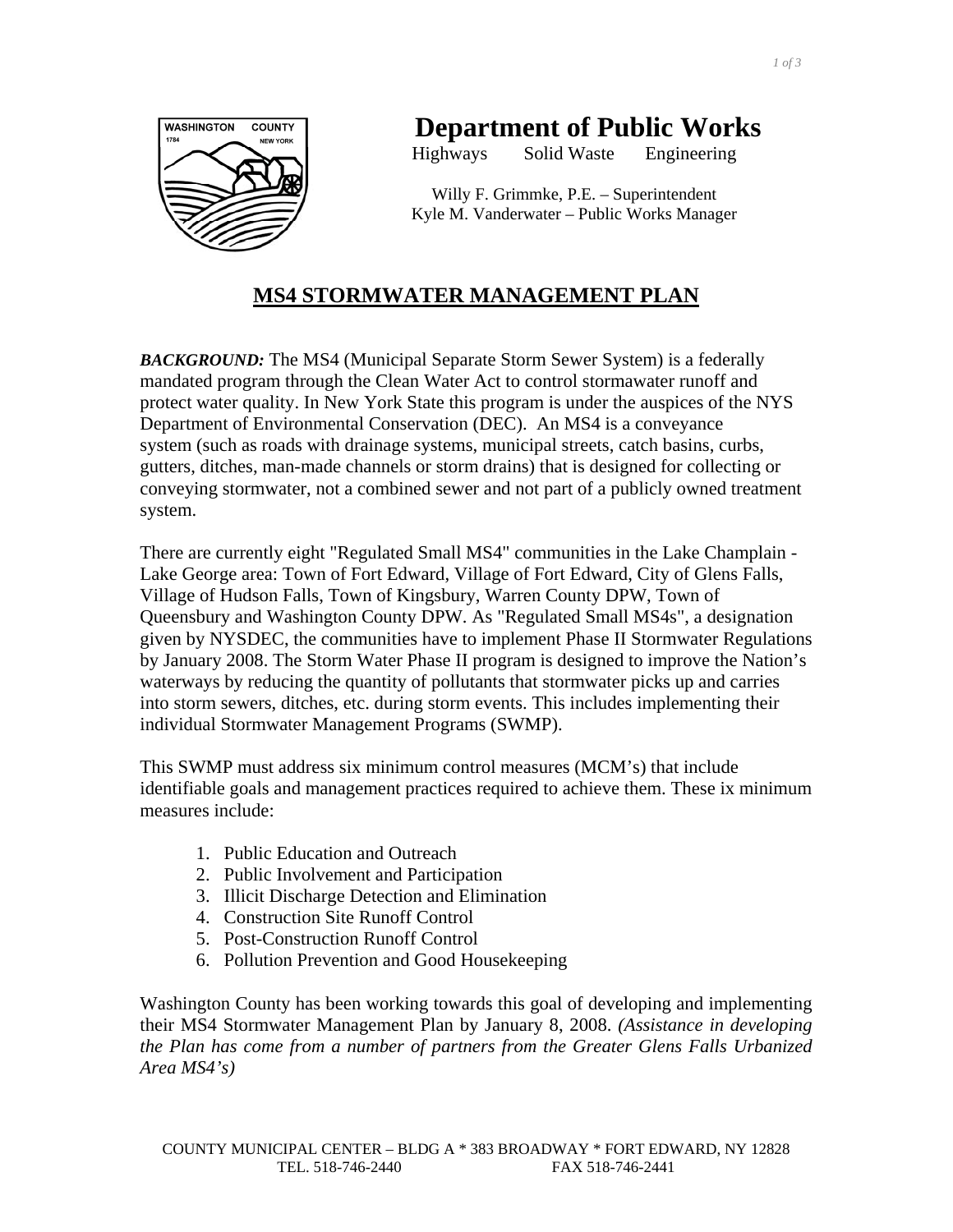## **Public Education and Outreach**

 *2 of 3* 

Washington County SWMP needs a variety of partners, including citizens, to help reach goals and make sure that people take some responsibility to see that our local water bodies are protected. People need to see how their actions on the land can contribute to water pollution problems and then to learn actions to protect water quality.

As part of the ongoing public education and outreach program, posters and numerous educational brochures have been placed in the Washington County Municipal Building. These materials explain the effect of stormwater runoff on water bodies, some pollutants that might be in this runoff and their sources, and provide useful information as to what steps citizens can take to reduce the amount of polluted runoff on our water bodies. When necessary, more materials will be sought out to replenish supplies.

Educational displays and handouts have been and will continue to be provided and displayed annually at the Washington County Fairgrounds during fair week.

# **Public Involvement and Participation**

To encourage public involvement and participation, programs are to be developed so that citizens can become a partner in furthering the goals of the MS4 program. Departments have gone about achieving this goal through different activities that individuals and/or groups have participated in such as "Adopt-A-Highway" or "Clean-Up Day" events. Departments will continue to involve citizens in the future to continue to reduce pollutants of concern in stormwater.

The MS4 is required to identify and publish the name of a contact person for the Stormwater Management Program. This info will be published on the Washington County website.

#### **Illicit Discharge and Detection**

While stormwater runoff contributes pollutants to waterways, significant amounts have been found to come from illicit and/or inappropriate discharges, direct or indirect, to the MS4. Therefore Washington County has developed a program to detect and eliminate inadequately treated discharges. A policy and local law has been passed to prohibit these illicit discharges in the MS4. However, the county defers to the local governments on stormwater ordinances and code enforcement as the limits of the current MS4 areas. Washington County has prepared mapping and will continue to map outfall discharge locations and watershed areas for its MS4. Again, education and partnerships are key elements in the MS4 program and its pursuit towards it goals.